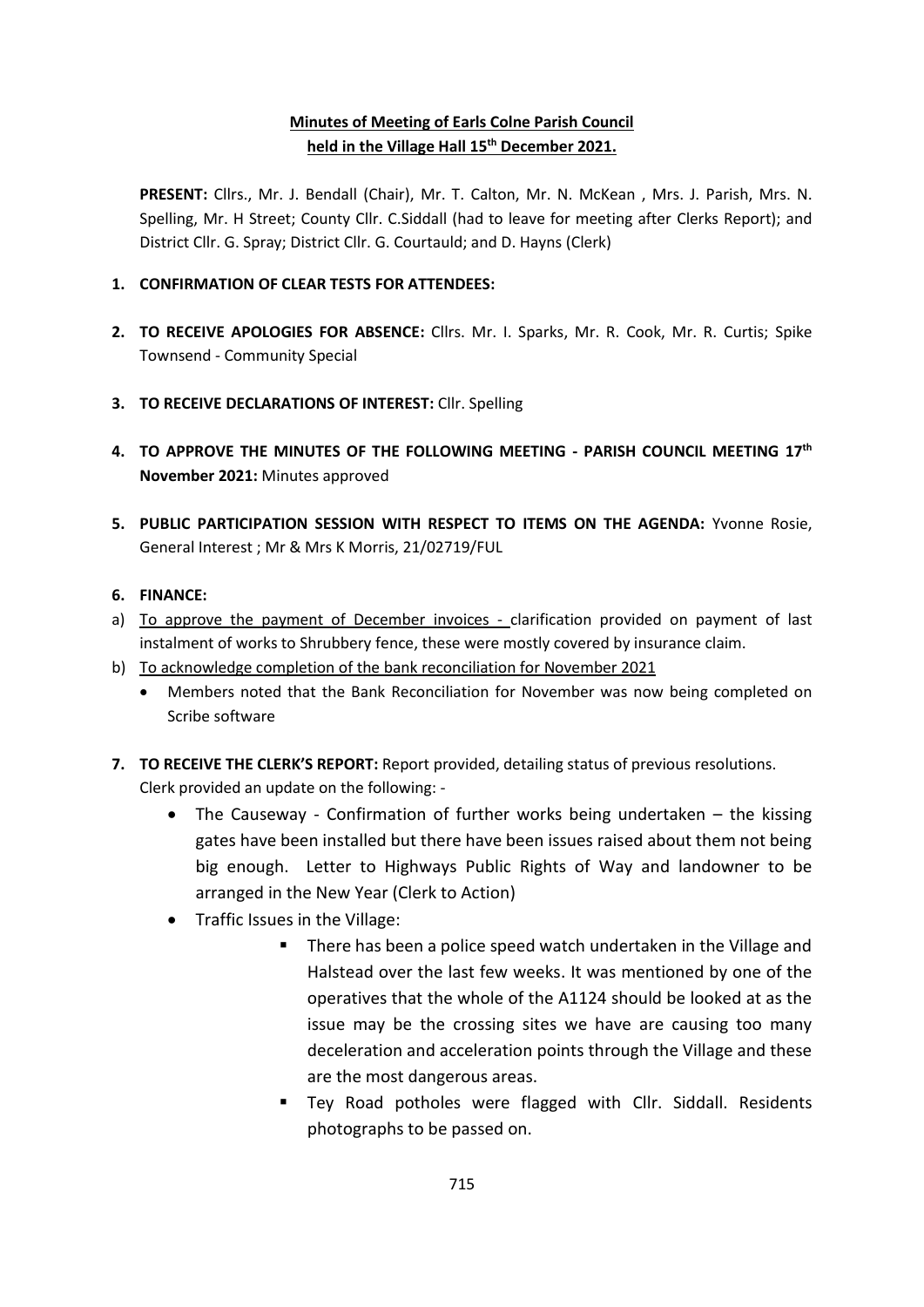- Accident at zebra crossing issues around road markings and lighting and lines of sight to be looked into
- Village Lighting Costs renewal of accounts to be looked at in the New Year.
- Queens Road Closure –

**(Queens Road, Earls Colne) (Temporary Prohibition of Traffic) and (Burrows Road, Earls Colne) (Temporary Suspension of One Way and Temporary Introduction of a Clearway) Order 2021**

**Notice is hereby given** that the Essex County Council intends, not less than seven days from the date of this notice, to make the above Order under section 14(1) of the Road Traffic Regulation Act 1984.

#### **Effect of the order:**

1. To temporarily close that length of Queens Road, Earls Colne in the District of Braintree, from its junction with High Street for a distance of approximately 75m in a north easterly direction.

2. To temporarily suspend the one way restriction in Burrows Road, Earls Colne, in the District of Braintree, from its junction with High Street for a distance of approximately 38m in a northerly direction as detailed in 'The Essex County Council (Burrows Road, Earls Colne) (One Way) Order 2014' for the duration of the above closure only

3. To temporarily introduce a 'No Waiting, No Loading and No Stopping' Restriction in that length of Burrows Road, Earls Colne, in the District of Braintree, from its junction with High Street for a distance of approximately 38m in a northerly direction for the duration of the above closure only. "The Essex County Council (Braintree District) (Prohibition of Waiting, Loading and Stopping) and (On Street Parking Places) (Civil Enforcement Area) Consolidation Order 2019" will be temporarily amended to include the temporary 'No Waiting at Any Time' restriction and suspend any existing parking and waiting restrictions on the above lengths of roads only. All other restrictions and exemptions contained in the aforementioned Order and Amendments to that Order shall remain in force. The closure is scheduled to commence on 4th January 2022 for 4 days, or where stated on a valid permit (EP201EH2320583 -Essex County Council). The scheduled dates may vary for these works with appropriate signs showing and/or displayed on one.network. The closure is required for the safety of the public and workforce while footway repair works are undertaken by Essex County Council. An alternative route is available via High Street, Burrows Road, Hillie Bunnies, Queens Road and vice versa. The Order will come into effect on 16th December 2021 and may continue in force for 18 months or until the works have been completed, whichever is the earlier.

#### **Letter to be written to Highways highlighting the issues this diversion will cause (Clerk and Highways Team)**

• Notice Boards: Confirmation received that there is the possibility of a noticeboard at the COOP location. On one of the walls, but the Council will have to make the application to the planning authorities. Clarification of sighting and further actions required.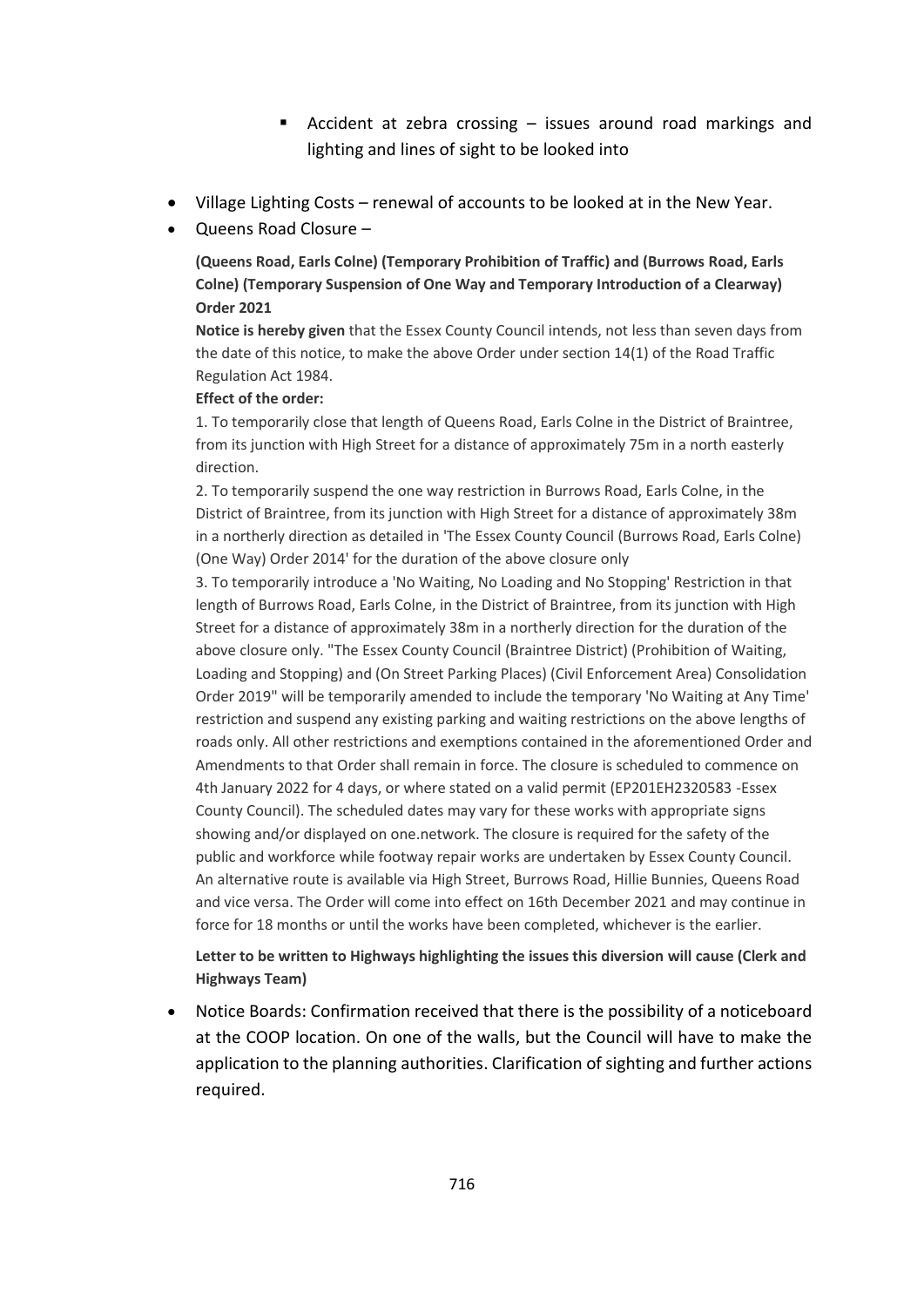#### **8. TO RECEIVE THE COMMUNITY SPECIALS REPORT:**

• Unfortunately the Community Special could not attend the meeting.

#### **9. PLANNING:**

a) Decisions reached by Braintree District Council as follows: -

None shown on site

# b) Current Applications were reviewed by the Parish Council as follows: -

| <b>Application No.</b>      | Location                                                                                   | <b>Description</b>                                                                                                                                                                                                                                                                                                                                                                                                                                                                                                                                                                                                                                          | Parish Council          |
|-----------------------------|--------------------------------------------------------------------------------------------|-------------------------------------------------------------------------------------------------------------------------------------------------------------------------------------------------------------------------------------------------------------------------------------------------------------------------------------------------------------------------------------------------------------------------------------------------------------------------------------------------------------------------------------------------------------------------------------------------------------------------------------------------------------|-------------------------|
|                             |                                                                                            |                                                                                                                                                                                                                                                                                                                                                                                                                                                                                                                                                                                                                                                             | <b>Decision</b>         |
| 21/03342/TPOCON             | 49 High Street, Earls Colne, Essex                                                         | Notice of intent to carry out works to trees in a Conservation Area - Sycamore (T1) A self-sown<br>tree growing from the base of a boundary wall. The tree has been cut back in the past and has<br>re-shooted as a multi-stemmed specimen. It had not been cut for several years Reduce crown<br>height by 3 metres to maintain the tree as a small specimen to minimise future damage to<br>boundary wall and adjacent residential property, Ash (T2) Self-sown tree growing from the<br>base of boundary wall. Reduce height by 2m to maintain tree as a small specimen to minimise<br>risk of damage to boundary wall and adjacent residential property | No Objections           |
| 21/03376/AGR                | <b>Land Adjacent Stonebridge House Halstead</b><br><b>Road Earls Colne</b><br><b>Essex</b> | Application for prior notification of agricultural or forestry development - A corrugated steel<br>cylindrical water tank &freestanding solar panels. For Information only                                                                                                                                                                                                                                                                                                                                                                                                                                                                                  |                         |
| 21/02719/FUL & 21/02720/LBC | The Castle PH, 77 High Street, Earls Colne                                                 |                                                                                                                                                                                                                                                                                                                                                                                                                                                                                                                                                                                                                                                             | <b>Objection Letter</b> |
|                             |                                                                                            | Change of use of Public House (Use class Sui Generis) to 1 x 2 bed, 1 x 3 bed and 1 x 4 bed                                                                                                                                                                                                                                                                                                                                                                                                                                                                                                                                                                 | to BDC detailing        |
|                             |                                                                                            | residential units, and erection of 1 x 3 bed and 1 x 4 bed dwellinghouses in rear car park                                                                                                                                                                                                                                                                                                                                                                                                                                                                                                                                                                  | practical               |
|                             |                                                                                            |                                                                                                                                                                                                                                                                                                                                                                                                                                                                                                                                                                                                                                                             | objections to           |
|                             |                                                                                            | (total 5 Use Class C3 residential units) with the provision                                                                                                                                                                                                                                                                                                                                                                                                                                                                                                                                                                                                 | overdevelopment         |
|                             |                                                                                            | of parking, including undercroft parking, amenity spaces and hard landscaping.                                                                                                                                                                                                                                                                                                                                                                                                                                                                                                                                                                              | and impact on           |
|                             |                                                                                            |                                                                                                                                                                                                                                                                                                                                                                                                                                                                                                                                                                                                                                                             | neighbours.             |
|                             |                                                                                            |                                                                                                                                                                                                                                                                                                                                                                                                                                                                                                                                                                                                                                                             | Issues around           |
|                             |                                                                                            |                                                                                                                                                                                                                                                                                                                                                                                                                                                                                                                                                                                                                                                             | change of use           |
| 20/02205/REM                | <b>Land South Of Halstead Road Earls Colne</b><br><b>Essex</b>                             | <b>Revised Plans - Re consultation</b>                                                                                                                                                                                                                                                                                                                                                                                                                                                                                                                                                                                                                      | <b>ECPC</b> have        |
|                             |                                                                                            |                                                                                                                                                                                                                                                                                                                                                                                                                                                                                                                                                                                                                                                             | examined the            |
|                             |                                                                                            |                                                                                                                                                                                                                                                                                                                                                                                                                                                                                                                                                                                                                                                             | documents now           |
|                             |                                                                                            |                                                                                                                                                                                                                                                                                                                                                                                                                                                                                                                                                                                                                                                             | included within         |
|                             |                                                                                            |                                                                                                                                                                                                                                                                                                                                                                                                                                                                                                                                                                                                                                                             | the above               |
|                             |                                                                                            |                                                                                                                                                                                                                                                                                                                                                                                                                                                                                                                                                                                                                                                             | application and         |
|                             |                                                                                            |                                                                                                                                                                                                                                                                                                                                                                                                                                                                                                                                                                                                                                                             | looking at the          |
|                             |                                                                                            |                                                                                                                                                                                                                                                                                                                                                                                                                                                                                                                                                                                                                                                             | revised plans we        |
|                             |                                                                                            |                                                                                                                                                                                                                                                                                                                                                                                                                                                                                                                                                                                                                                                             | would have no           |
|                             |                                                                                            |                                                                                                                                                                                                                                                                                                                                                                                                                                                                                                                                                                                                                                                             | Objections              |
| 21/03427/FUL                | <b>Earls Colne Primary School,</b>                                                         | Installation of a Multi Use Games Area (MUGA) to provide an all-weather external sports area.                                                                                                                                                                                                                                                                                                                                                                                                                                                                                                                                                               | No Objections           |
|                             | Park Lane, Earls Colne                                                                     |                                                                                                                                                                                                                                                                                                                                                                                                                                                                                                                                                                                                                                                             |                         |
|                             |                                                                                            |                                                                                                                                                                                                                                                                                                                                                                                                                                                                                                                                                                                                                                                             |                         |
|                             |                                                                                            |                                                                                                                                                                                                                                                                                                                                                                                                                                                                                                                                                                                                                                                             |                         |
| 21/03503/NMA                | 30 Park Lane Earls Colne Essex CO6 2RJ                                                     | Non-Material Amendment to permission 21/01517/HH granted 09.08.2021 for: Alterations to<br>existing dwelling which include:<br>cladding and re-roofing, replacement of existing porch, alterations to fenistrations and<br>replacement windows, side<br>terrace, provision of sun shading to south elevation with incorporated balcony, provision of 4<br>roof lights. Replacement<br>roof between garage and house, and painting of garage, pool house and boundary wall.<br>Amendment would allow for: Retention<br>of existing window and repositioning of flue. For Information Only.                                                                   |                         |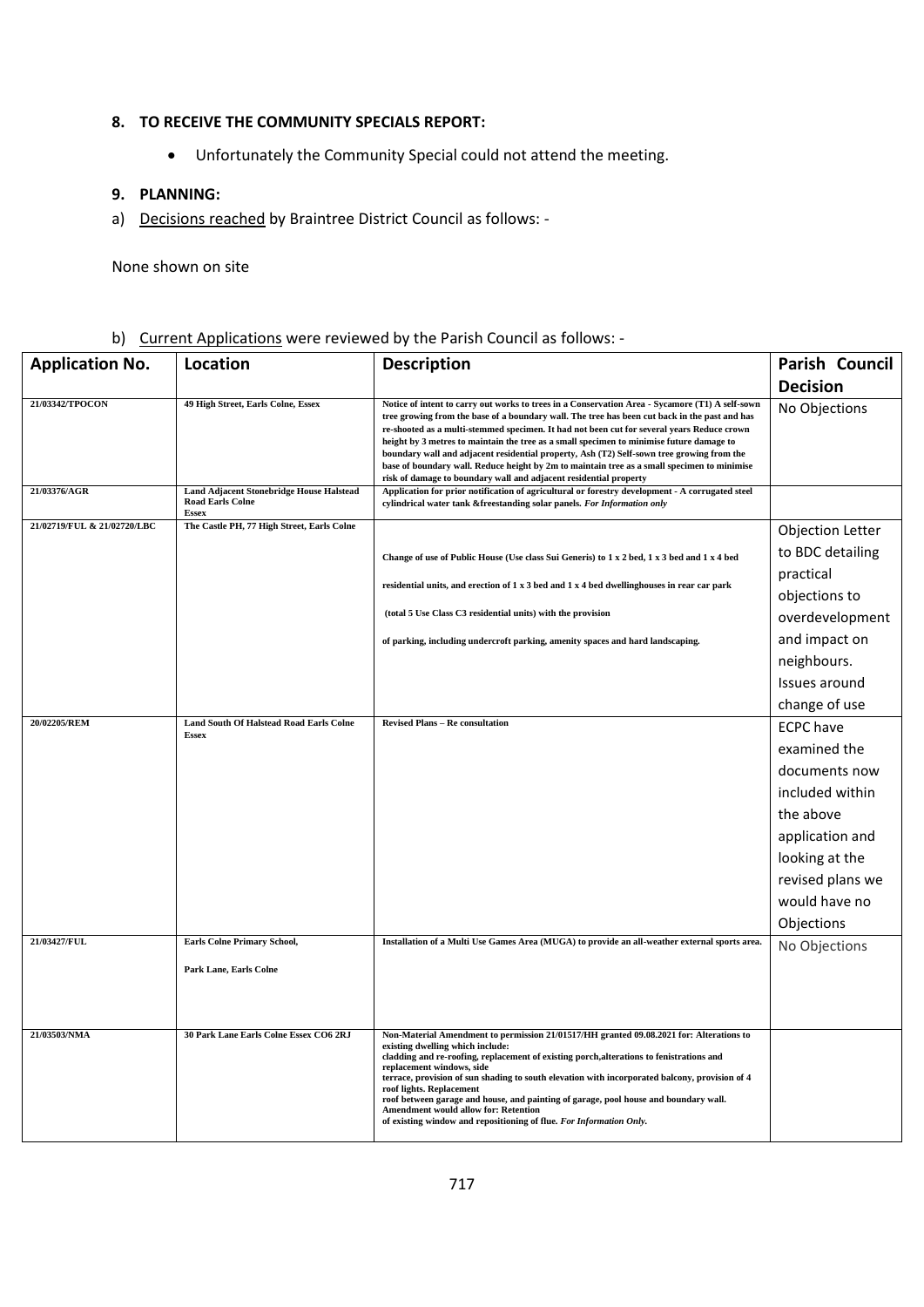| 21/03448/AGR | <b>Land On The South Side Of Halstead</b> | Application for prior notification of agricultural or forestry development - Erection of 2No.<br>polytunnels. For information Only                                                                                                               |               |
|--------------|-------------------------------------------|--------------------------------------------------------------------------------------------------------------------------------------------------------------------------------------------------------------------------------------------------|---------------|
| 21/03483/VAR | Land At, The Airfield, Earls Colne        | Removal of Condition 18 (Maximum finished height) of permission 17/01157/OUT granted on<br>25/11/2019 for: Outline Planning Application with all matters reserved for the erection of up to<br>10,220m2 of B1, B2 and B8 employment floor space. | No Objections |
| 21/03422/LBC | Earls Colne Social Club, 4 Foundry Lane,  | Various essential maintenance works.                                                                                                                                                                                                             | No Objections |

## **10. Youth Services Engagement**

- Good feedback on the meeting 2<sup>nd</sup> December 2021.
- Positive engagement with the Essex Youth Services Team
- Next meeting  $13<sup>th</sup>$  January 2021 7.30pm
- Clerk can act as a volunteer and carry on connection with the Youth Services Team

# **11. To Discuss Applications for Co-option on Casual Vacancy**

• Under guidance of EALC items that could be deferred were deferred in current climate, looking to engage again in January. Applicants contacted and happy to stay engaged.

## **12. Actions taken since last Parish Council Meeting that were not on the Agenda**

- Community Fridge funding has been reopened. Cllr. McKean engaged.
- Winter resilience packs have been received from Community 360 and Village Contacts have been engaged to ensure they are passed to worthy residents.
- Christmas Trees erected on the Baptist Church Village Green and in the Village Hall were kindly donated by Colne Valley Golf Club.
- Pizza Van hirer for the front of the Village Hall has started application through BDC for license.
- Neighbourhood Plan Team update provided.

#### **13. Update on Village Hall**

- Works to Village Hall reviewed and updated.
- Possibility of patching of floor confirmed with a possible cost of around £2,000. Agreed that this seemed fair and we should undertake works dependant on final quote.
- Damp has been confirmed as condensation and full report and suggestions coming through from contractor.